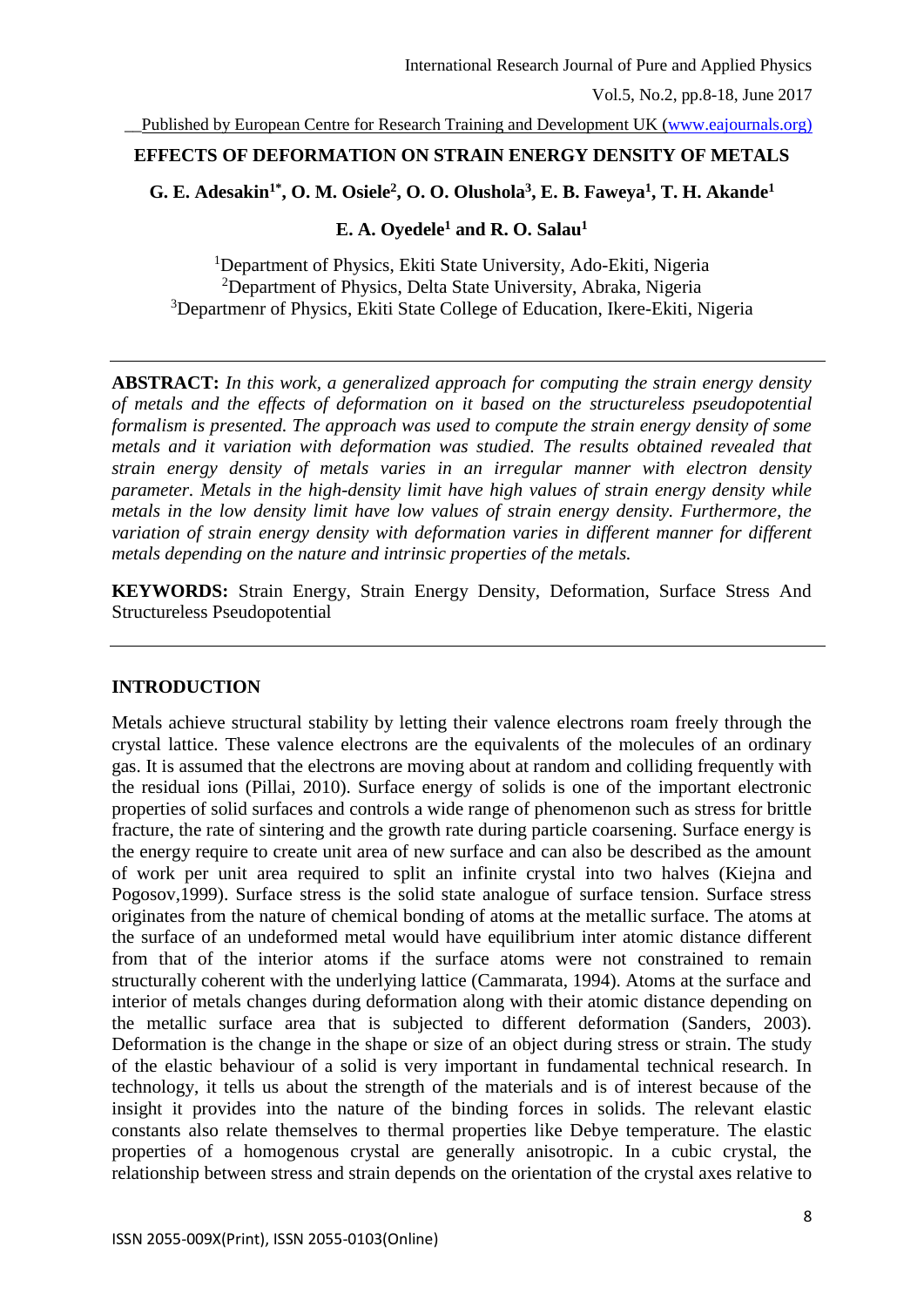\_\_Published by European Centre for Research Training and Development UK [\(www.eajournals.org\)](http://www.eajournals.org/)

stress system (Kachhava, 1992). As a result of the anisotropy of crystals, the atoms of any crystal can be deformed in a variety of ways that can be decomposed into three types of independent deformations viz, uniform compression associated with the bulk modulus or compressibility and two shears in both of which the volume is unchanged (Animalu, 1977). Mathematically, any lattice deformation can be characterized by a second-rank tensor  $\eta_{ij}$ , called a strain tensor which has three independent components in a system with cubic symmetry (Animalu, 1977).

The concept of strain energy is of fundamental importance in applied mechanics. The application of the stress in a metallic string produces strain. The effect of this strain is to increase the energy level of the string itself. Strain energy is stored within an elastic solid when the solid is deformed under load. In the absence of energy losses, such as from friction, damping or yielding, the strain energy is equal to the work done on the solid by external loads. Strain energy is a type of potential energy. The energy stored in a body due to deformation is called the strain energy. The strain energy per unit volume is the strain energy density. The strain energy density at the yield point is the modulus of resilience. The strain energy density at rupture is modulus of toughness. Strain energy or strain energy density is a scalar quantity (Gavin, 2011). Consequently, a lot of efforts have been made to study the effects of deformation on some properties of selected metals. Adeshakin and Osiele (2012) developed a model for computing the surface energy and surface stress of deformed metals based on the structureless pseudo potential formalism. The developed models were tested by using them to compute the surface energy and surface stress of different classes of metals for different values of strain deformation. The results obtained revealed that deformation causes a reduction of surface energy and this reduction in surface energy is more pronounced in simple and alkaline metals. For surface stress of deformed metals, tensile stress is present in most metallic surfaces, although a few metals possess compressive stress on their surfaces. In the presence of deformation, the surface stress of some metals decreases. For Ti and Pt, deformation causes an increase in their surface stress, while deformation causes an increase in the surface stress of Mo and W causing the stress on their surfaces to change from compressive to tensile. But for Cr, Be and Al, the stress on their surfaces changes depending on the amount of deformation. Adeshakin et al., (2012), developed a model based on the structureless pseudopotential to compute the correlation, binding and cohesive energy of deformed and undeformed metals. The computed binding and cohesive energy of metals were compared with available experimental values. The results obtained showed that correlation energy increases with increase in electron density parameter. The computed binding energy and cohesive energy of metals were in good agreement with experimental values. The results obtained also showed that deformation causes a decrease in the binding energy of metals and it does not cause a significant change in the cohesive energy of metals, although transition metals have high values of cohesive energy compared to alkaline and simple metals. Keijna and Pogosov, (2000) experimentally investigated the effect of deformation on some electronic properties of metals by measuring directly a sample of deformed metals using Kelvin method. They observed that the contact potential difference of metals increase/decreases when compressed/tensed. Shore and Rose (1991), calculated the surface properties of metals based on ideal-metal model. The results of the calculated surface properties are in agreement with experimental results but have slightly less satisfactory agreement for bulk properties than that of the structureless pseudopotential model of Perdew et al., (1990). Sarria et al., (2000), calculated the surface energy of metals based on the quantum size effects using structureless pseudopotential formalism. They found that the surface energy of metals increase rapidly at high valence electron density. Their results were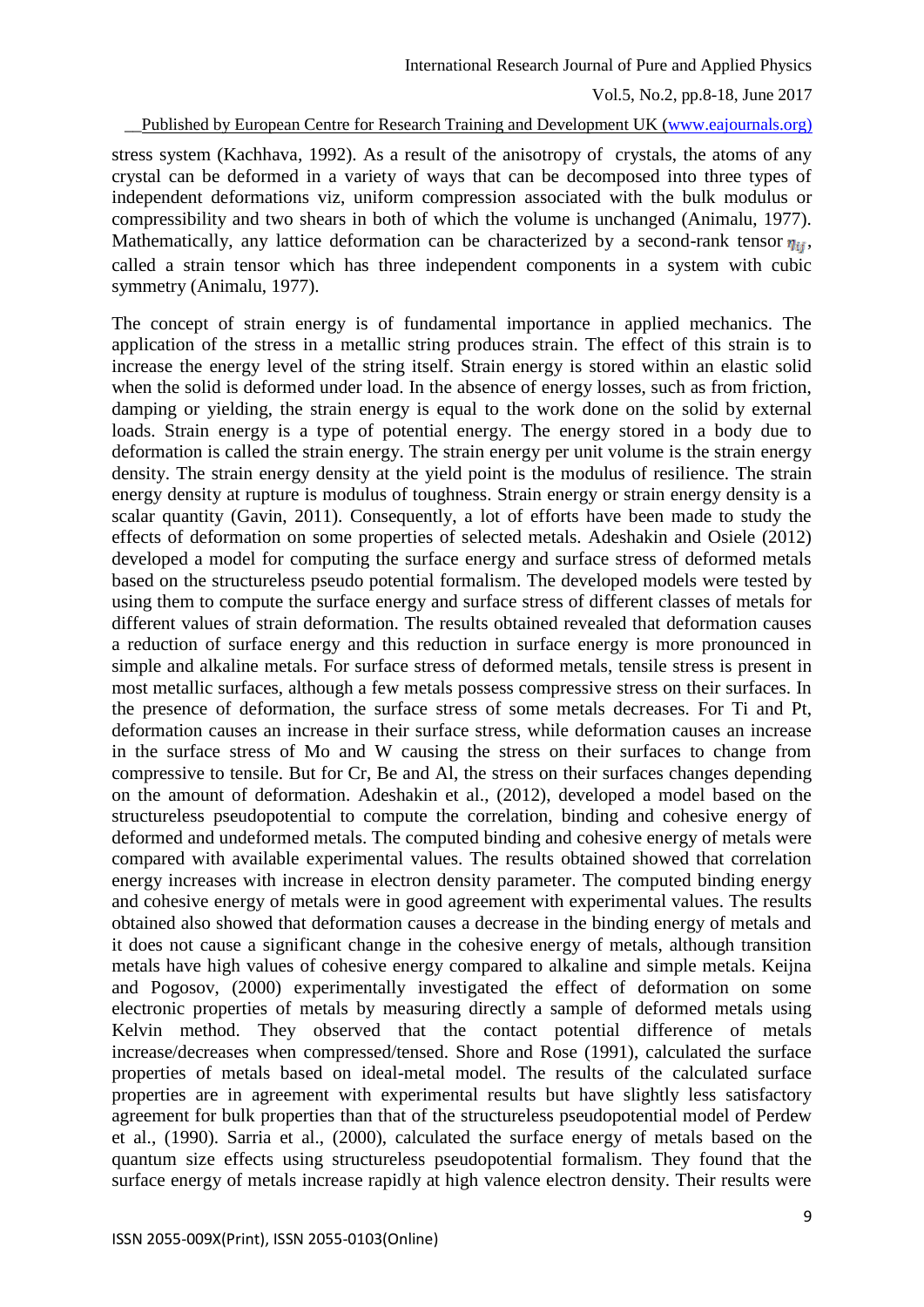International Research Journal of Pure and Applied Physics

Vol.5, No.2, pp.8-18, June 2017

\_\_Published by European Centre for Research Training and Development UK [\(www.eajournals.org\)](http://www.eajournals.org/)

in good agreement with experimental results. They also calculated the self – consistent surface energy of stabilized jellium using the local – density approximation. The results obtained were compared with those obtained for a semi – infinite stabilized jellium and were found to be in good agreement. Lang and Kohn (1971), theoretically calculated the face dependent surface properties of metals based on electron densities determined for jellium based on perturbation theory. The results obtained shows that the surface properties of metals are greatly influenced by deformation is in agreement with experimental results. Kiejna and Pogosov (1999), theoretically determined the effect of deformation on the surface properties of metal, based on stabilized jellium model, and derived modified equations for the stabilization energy of the deformed Wigner Seitz cell as a function of the bulk electron density and the given deformation. They used the electron density parameter, Poisson ratio and young's modulus of the metals as the input parameter. The results obtained were in agreement with experimental values .Pogosov and Shtepa (2006), calculated the surface stress and the contact potential difference of elastically deformed metals based on structureless pseudopotential model using self-consistent Kohn Sham method. The results of surface stress obtained were in agreement with experimental results, and also confirmed that the contact potential difference obtained for the deformed metallic surfaces by Kelvin method correspond to change in surface potential. Osiele and Edenma (2009), developed a model to compute the bulk modulus and kinetic energy contribution to the bulk modulus of metals based on structureless pseudopotential model. The computed bulk modulus of metals were in good agreement with experimental values for metal in low density limit and the agreement between the computed and experimental bulk modulus of metals decreases towards the high density limit. The results also revealed that the kinetic energy contributes significantly to the bulk modulus of metals. Osiele and Olubosede (2007) developed a stabilized jellium model to compute the surface stress and face dependent surface stress of metals. The surface stress of metals, computed using the stabilized jellium model, was compared with results obtained using other methods and available experimental values. The results obtained revealed that tensile stress is present on the surfaces of the metals, and metals in the high density limit have high strain derivative and high values of surface stress while metals in the low density limit have low strain derivatives and low values of surface stress. Mahan (1975) calculated the variational surface energy of the jellium model of a metal surface. He used variational parameters which only affect the surface properties of the wave functions. He obtained the kinetic, electrostatic and exchange energies of metals using these wave functions. The results were compared with that of Lang and Kohn (1971) and it was found to be in good agreement. Sarria et al., (2000) investigated the quantum size effects on the surface energy the density yielding energy stability of metals, by examining the thin films of two simple metals (aluminium and lithium) in the stabilized jellium model. And found that the stabilized jellium model predicts positive surface energies that increase rapidly at high electron densities as shown by experiment while the, jellium model predicts surface energies that are strongly negative at these densities. Wojciechowski (1995) calculated the bulk properties of the stabilized uniform interstitial electron gas in metals. He employ the stabilized – jellium model and the use of the bonding – valence and interstitial – density parameters. The results obtained are quite in good agreement with available experimental values.

Brajczewska et al., (2001) calculated the dependence of metals surface properties on the valence – electron density in the stabilized jellium model whose valence electron density is described by the density parameter is as its single input. The results obtained were quite in good agreement with available experimental results. Skriver and Rosengaad (1992) calculated the surface energy for six close – packed surfaces of metals based on the linear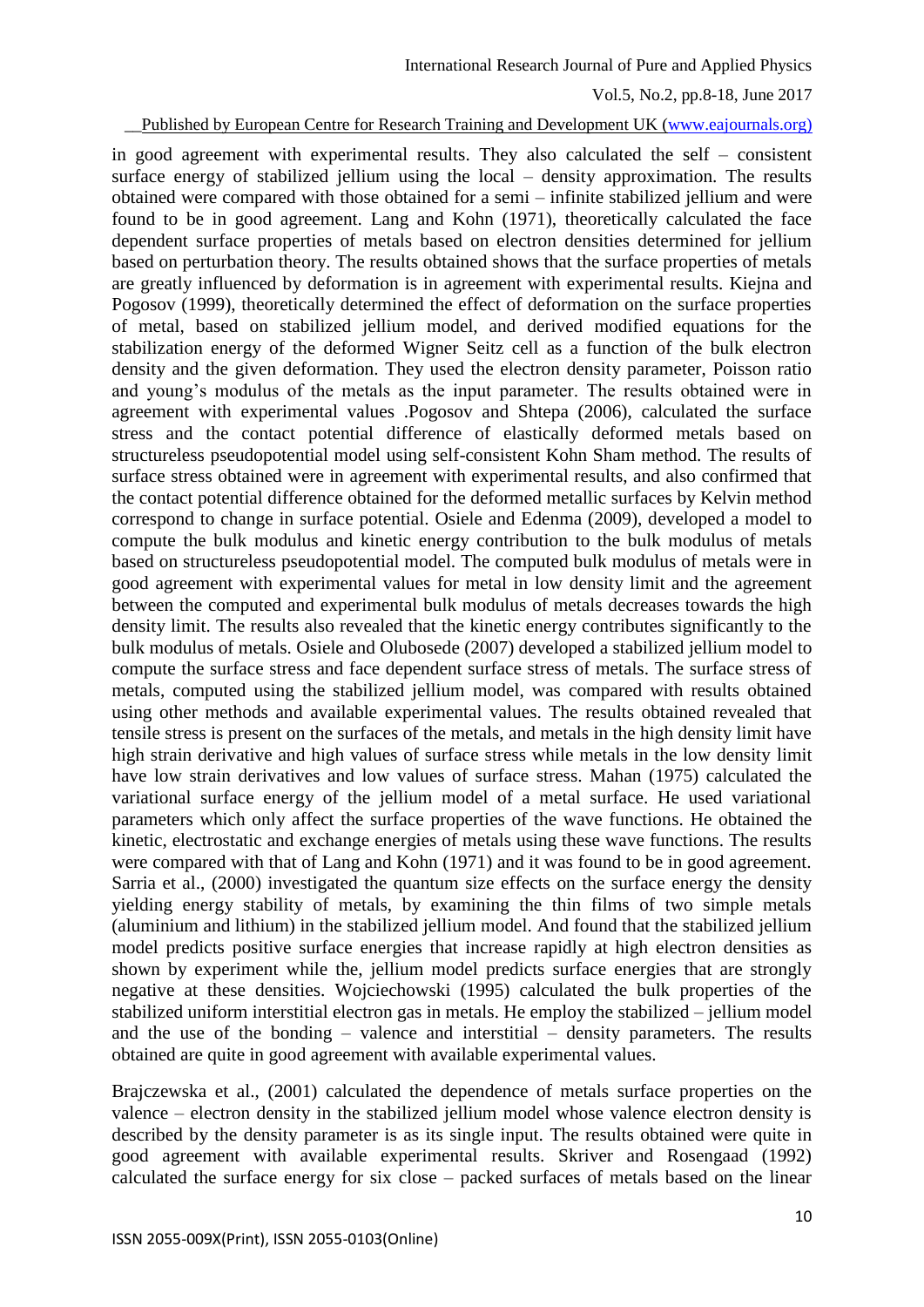\_\_Published by European Centre for Research Training and Development UK [\(www.eajournals.org\)](http://www.eajournals.org/)

muffin – tin – orbital's method within the tight – binding and atomic sphere approximations. The results of the surface energy obtained are in excellent agreement with available experimental values.

In this work the structureless pseudopotential is extended to the study of the effects of deformation on the strain energy density of some metals. This will provide an insight into how the strain energy density of metals changes with deformation. The metals were chosen based on their technological and industrial applications and availability of some physical constants that are required for computation.

#### **Theoretical Consideration**

For a metal under the action of a deforming force, the average electron density in such a metal as a function of deformation is expressed as (Pogosov and Shtepa, 2006).

$$
n = n_0 \left[ 1 - (1 - 2\nu) u_{xx} \right] + 0 u_{xx}^2 \tag{1}
$$

where  $\bf{v}$  is the Poisson ratio relating compression to elongation in the direction of applied deformation,  $u_{xx}$  is the applied deformation or strain and  $n_0$  is the average electron density in the bulk of undeformed metal and is given as  $n_0 = 3/4\pi r_s^3$  $n_0 = 3/4\pi r_s^3$  and r<sub>s</sub> is the electron density parameter of undeformed metal. For a metal under the action of a strain or deforming force, the electron density parameter of the metal is (Adeshakin, 2013)

$$
r_{su} = r_s \left[ 1 + (1 - 2\nu) u_{xx} \right]^{1/2} \tag{2}
$$

For an elastic material that is being deformed, the strain tensor is

$$
\varepsilon_{ij} = \left(\frac{\partial u_i}{\partial x_j} - \frac{\partial u_j}{\partial x_i}\right) / 2
$$
 (3)

Equation (3) is convenient for calculations but its disadvantage is that linear constitutive equations can only be used if the solid experiences small rotations as well as small changes in shape.

The strain can be separated into the elastic strain and thermal strain.

$$
\varepsilon_{ij} = \varepsilon_{ij}^e + \varepsilon_{ij}^T \tag{4}
$$

where  $\varepsilon_{ij}^T$  is the thermal strain and the elastic strain is

$$
\varepsilon_{ij}^e = \frac{1+\nu}{E} \sigma_{ij} - \frac{\nu}{E} \sigma_{kk} \delta_{ij} \tag{5}
$$

where E is the Young's Modulus, v is Poisson ratio,  $\sigma$  is stress tensor and  $\delta$  is Kronecker delta.

The strain energy density is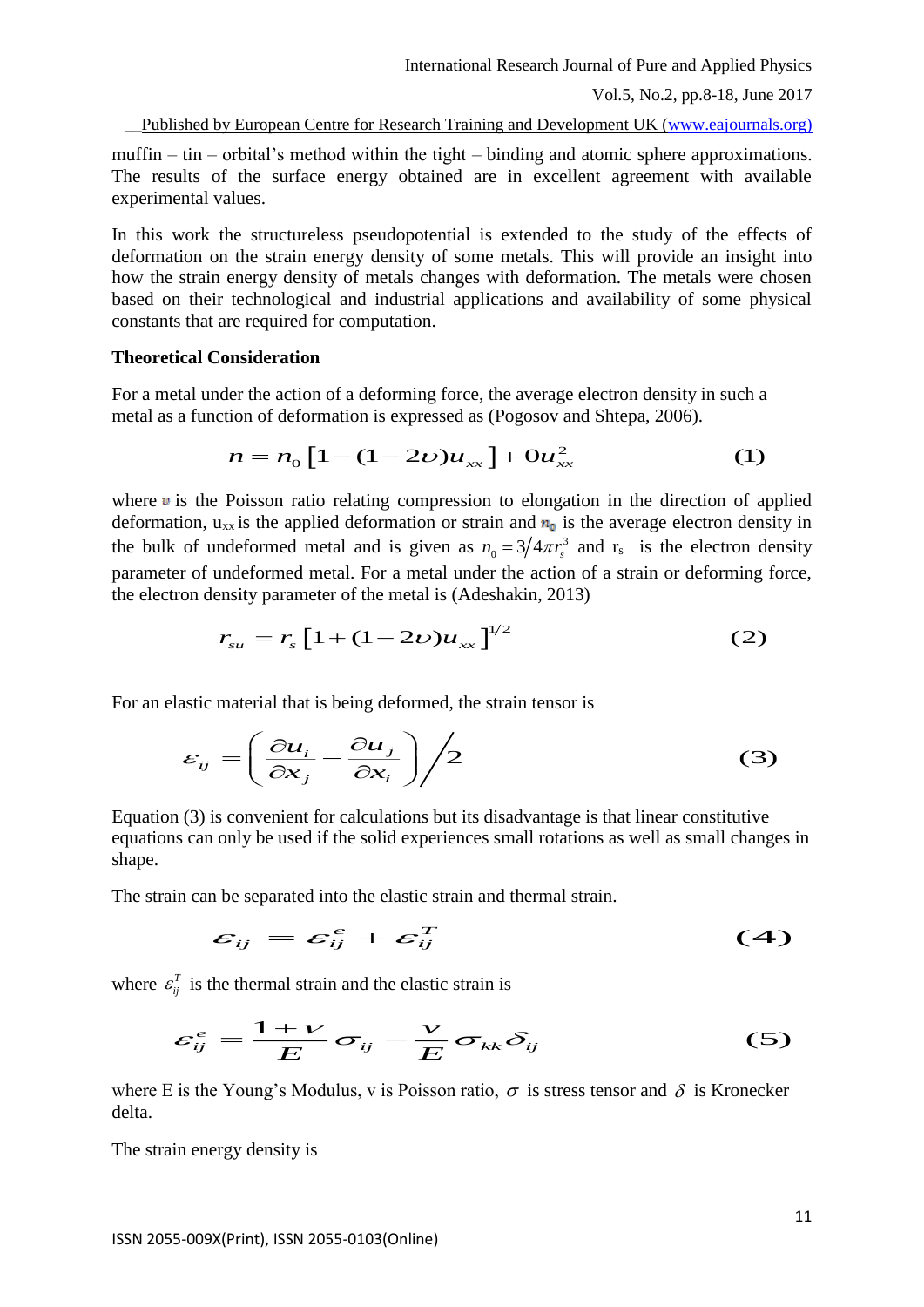\_\_Published by European Centre for Research Training and Development UK [\(www.eajournals.org\)](http://www.eajournals.org/)

$$
U = \int_{0}^{\varepsilon} \sigma d\varepsilon = \int_{0}^{\varepsilon} E \varepsilon d\varepsilon = \frac{E\varepsilon^{2}}{2} = \frac{\sigma E}{2}
$$
 (6)

This can be written as

$$
U = \frac{1+\nu}{2E} \sigma_{ij}^2 - \frac{\nu}{2E} \sigma_{kk} \delta{ij}
$$
 (7)

where

$$
\varepsilon_{ij}^e = \frac{\partial U}{\partial \sigma_{ij}} \tag{8}
$$

and

$$
\sigma_{ij} = \frac{\partial U}{\partial \varepsilon_{ij}} \tag{9}
$$

Based on the work of Needs and Godfrey (1990), the surface stress can be written as

$$
\sigma = \gamma(n) - \frac{nd\gamma(n)}{dn} \tag{10}
$$

where  $\gamma$  (n) is the surface energy and  $n = 3/4\pi r_s^3$  and  $r_s$  is the electron density parameter.

The second term in the right hand of equation (10) is the strain derivative of the surface energy

which in terms of  $r_{su}$  for a deformed metal can be written as (Needs and Geofrey, 1990)

$$
-\frac{nd\gamma}{dn} = \frac{r_{su}}{3} \frac{d\gamma}{dr_{su}} \tag{11}
$$

Hence

$$
\sigma = \gamma + \frac{r_{su}}{3} \frac{d\gamma}{dr_{su}} \tag{12}
$$

Combining equations (6) and (12) , we obtain the expression for computing the strain energy of deformed metals according to the structureless pseudopotential model as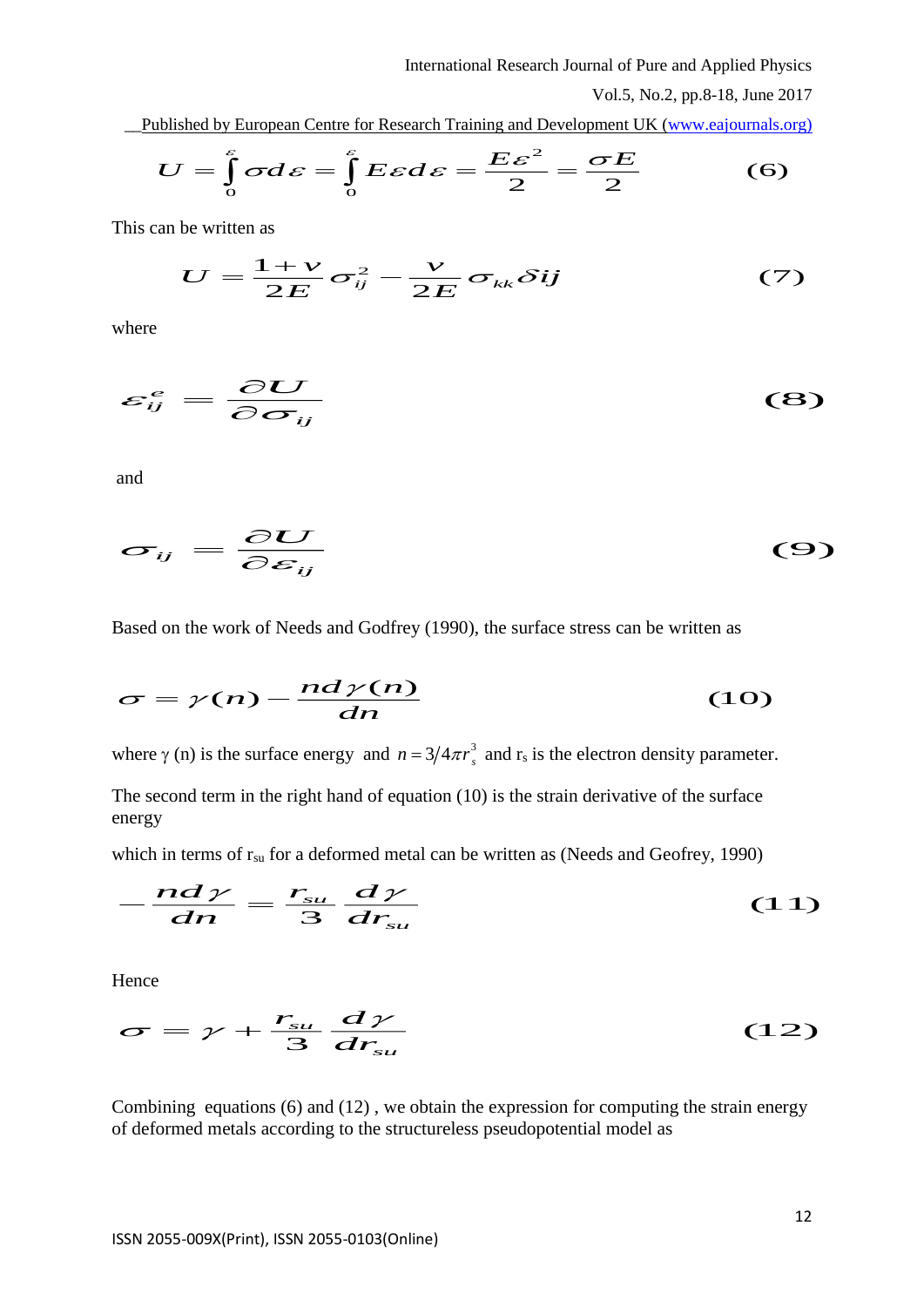\_\_Published by European Centre for Research Training and Development UK [\(www.eajournals.org\)](http://www.eajournals.org/)

$$
D = \frac{1}{2E} \left[ \gamma + \frac{r_{su}}{2} \frac{d\gamma}{dr_{su}} \right]^2 \tag{13}
$$

In this work, the surface energy was computed based in the parameterized expression of Brajczewska et al., (2001).

In this work, the strain energy density of deformed metals will be computed and how deformation affects this property of metals will be studied. Also the variation of strain energy density with electron density parameters will be investigated.

# **RESULTS AND DISCUSSION**

Figure 1 shows the variation of strain energy density with electron density parameter for some elemental metals. Fig.1 revealed that strain energy density does not exhibit a regular pattern with electron density parameter. As revealed in the figure, metals in the high density limit have high strain energy density and this decrease towards the low –density limit. This may be due to the dependence of the strain energy on the relative location of the particles or electrons in the metals. Also, the observed trend may be due to the increase in the volume of the metals from the high density limit to the low-density limit.

Figures 2, 3, 4 and 5 shows the variation of strain energy density with deformation for metals of different valencies. Fig. 2 reveals that for deformed monovalent metals, the strain energy density of potassium is least followed by that of silver and copper. The strain energy density of potassium, silver and copper decreases with increase in deformation. This also true for zinc and cadmium in Fig.3 , Yitrium bismuth and titanium in Fig. 4. Furthermore, the strain energy density of the polyvalent metals (metals whose valency is grater than three) decreases with increase in deformation. The decrease in the strain energy density of the metals with increase in deformation may be a consequence of increase in volume of the metals as a result of the applied deformation. This further reveals that deformation causes a relative large displacement of the particles in the metals. The displacement of the particles of the metals also depends on the nature of the metals.

In Fig.2, the strain energy density of chromium increases with increase in deformation, gets to a maximum value, and starts decreasing. The same behaviour is exhibited by beryllium in Fig. 3 and titanium in Fig. 4. The behaviour of these metals may be due to the fact that the respective volume of these metals decreases as the deformation increases gets to a certain value and starts decreasing after relaxation of the metal. This may also be due to the resilience of these metals which accounts for the ability of the metals to absorb energy within the elastic limit. Also in Fig.2, the strain energy density of cadmium and nickel increases up to when the deformation is 0.6 and starts decreasing. The same behaviour is exhibited by aluminium in Fig. 4. This behaviour may be due to the ability of the metals to absorb energy without fracturing.

Generally, for the metals used to test the model, the variation of strain energy density with deformation do not exhibit s general trend. This may be due the dependence of strain energy density on the elastic properties of the metals through the Young's modulus, the type of stress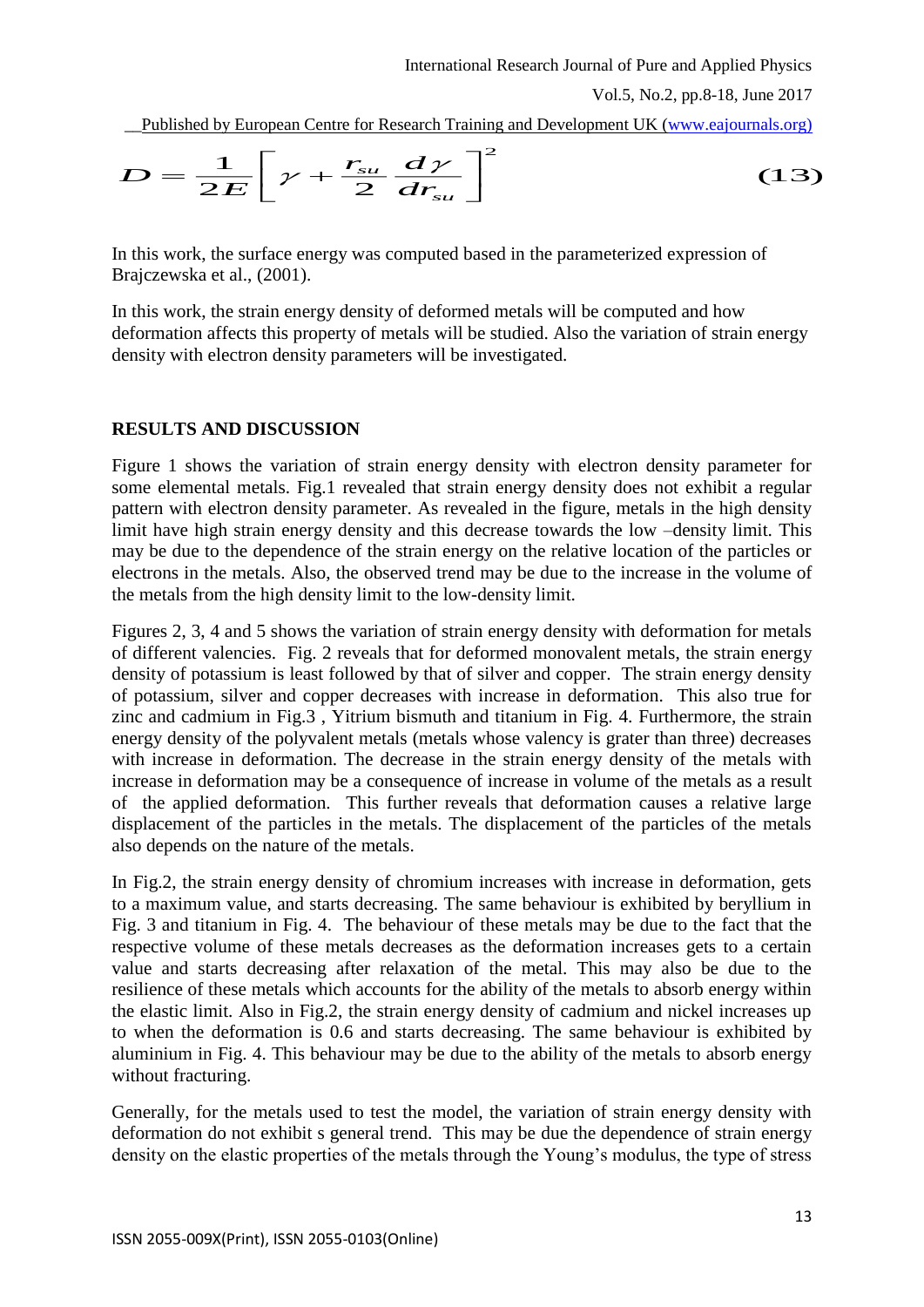\_\_Published by European Centre for Research Training and Development UK [\(www.eajournals.org\)](http://www.eajournals.org/)

present in the metals, the electronic packing density and the type of bonding between the electrons in the metals.

This work is more general and accurate than the work of Kiejna and Pogosov (2000) that computed the surface energy, work function, strain derivative and surface stress for deformed aluminium and lithium at the (100) and (111) faces. The computation of Kiejna and Pogosov (2000) was based on the assumption that the electron density parameters of deformed and undeformed metals are equal, thereby neglecting dilation and uniaxial strain. They also assumed a Poisson ratio of 0.5 for all the metals, which is an upper limit of Possion ratio of metals.

In our computation, Poisson ratio of different metals used in the work was obtained from Gere and Timoshenko, 1998. Uniaxial strain was obtained in our computation and used to obtain accurate values of electron density parameter of deformed metals.

### **CONCLUSION**

In this work, a generalized approach for computing and studying the strain energy density of metals based on the structureless pseudopotential formalism is presented. The variation of strain energy density of metals with deformation do not exhibit a particular trend. The strain energy density of metals depends on some properties of metals such as its elasticity, nature of the internal stress in the metal, electronic bonding, inter-particle spacing, variation of the volume of the metal with deformation and resilience of the metals.

### **REFERENCE**

- Adeshakin and Osiele, O.M. (2012). Surface Energy and Surface Stress of Deformed Metals. Journal of the Nigerian Association of Mathematical Physics, Vol. 21, 421-428*.*
- Adesakin, G.E.,Osiele, O.M. and Oluyamo, S.S. (2012). Effects of Deformation on the Energies of Metals. Advances in Physics Theories and Applications. Vol. 10, 11-19.
- Animalu, A.O.E. (1977).Intermediate quantum Mechanic of crystalline solids. Eagle wood Cliffs, New Jersey.
- Brajczwska M. Henriques C., Fiolhais C. (2001); Dependence of metal surface properties on the valence-electron density in the stabilized jellium model. Vol 63, 135-138.
- Cammarata R,C. (1994); Surface and interface stress effects in thin film. Progress in surface science, 46(1), 1-35.
- Gavin, H. P. (2011): Review of strain energy methods and introduction to stiffness matrix methods of structural analysis. Department of civil and environmental engineering, Duke University.
- Gere, J.M. and Timoshenko, S.P. (1998) Mechanics of Materials, Third SI edition, Chapman and Hall, United Kingdom, P. 88 – 95.
- Kachhava, C.M. (1992): Solid State Physics. India: Tata McGraw Hill Publishing Company Ltd.
- Kiejna, A. (1993): Surface properties of simple metals in a structureless pseudopotential model. Physical Review B 47 (12), 7361-7364.
- Kiejna A. and Pogosov V.V. (1999): Simple theory of elastically deformed metals: Physical Review, Vol.62, 10445-10450.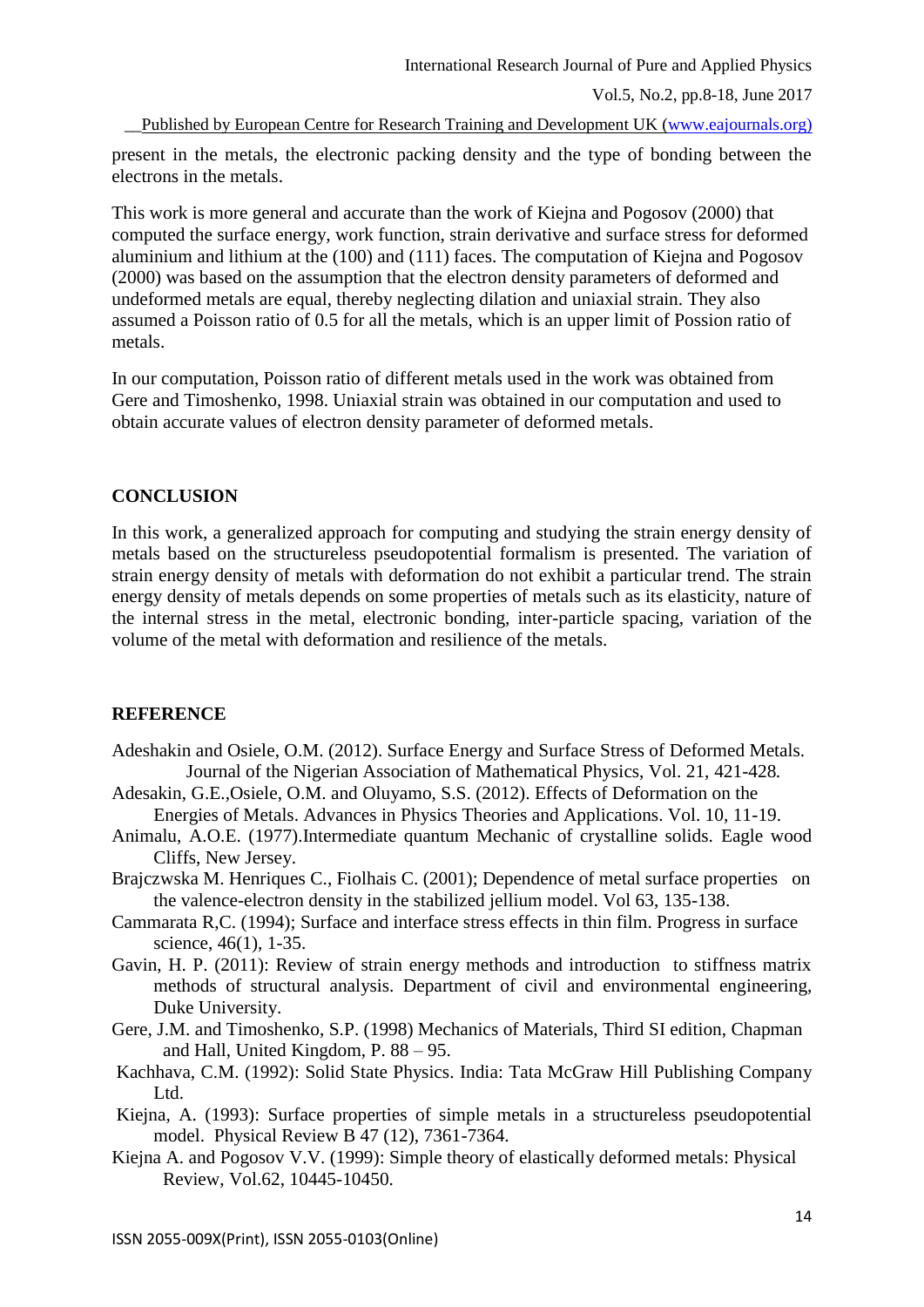\_\_Published by European Centre for Research Training and Development UK [\(www.eajournals.org\)](http://www.eajournals.org/)

- Lang, N. D. and Kohn,W. (1971): Theory of metal surfaces: Work function. Physical Review B. Vol. 3, 1215-1223.
- Mahan G. D. (1975), surface energy and surface stress of metals. Phys. Rev. B.1212, 5585 5589.
- Needs, J.R. and Godfrey, M,J.(1990); Surface stress of alluminium and jellium. Physical Review B,42(17,) 10933-10939pp.
- Osiele, O. M. and Olubosede, O. (2007): Stabillized Jellium Model Derived Surface Stress of metals. Nigerian Journal of physics, 20(1), 2008.
- Osiele, O. M. and Edenma, O. G. (2009): Bulk Modulus of Metals according to Structureless Pseudopotential Model, Journal of the Nigerian Association of Mathematical Physics, Vol., P.197-204
- Perdew, J. P., Tran, H. Q. and Smith, E. D. (1990): Stabilized jellium: Structureless pseudopotential model for the cohesive and surface properties of metals. Physical Review, Vol.42, 11627-11636.
- Pillai, S. O. (2010): Solid State Physics. Sixth edition. New Age International Publisher. India, Delhi.
- Pogosov, V.V. and Shtepa, O.M. (2006): Effect of deformation on surface characteristics of finite metallic crystals. Zaporozhye, 69064, Ukraine 1065-1071.
- Sanders D, (2003); Surface stress; Implications and measurements. Current opinion in Solid State and Materials Science, 7, 51-57.
- Sarria I., Henriques C., Fiolhais C., and Pitarke, J. M., (2000), Slabs of Stabilized Jellium: Quantum-Size and Self-Compression Effects. Physical Review B. Vol. 62, 1699-1705.
- Shore, H. B. and Rose, J. H. (1991): Theory of ideal Metals. Physical Review Letters 66(19):2519-2522
- Skriver, H. L. and Rosengard, N. M. (1992): Surface Energy and Work Function of elemental metals. Physical Review B. Vol.46. No. 11, 7157-7167.
- Wojciechowski, K . F (1995), Bulk properties of stabilized uniform interstitial electron gas in metals. Physical Review B, Vol. 51, No. 4, 2563-2565.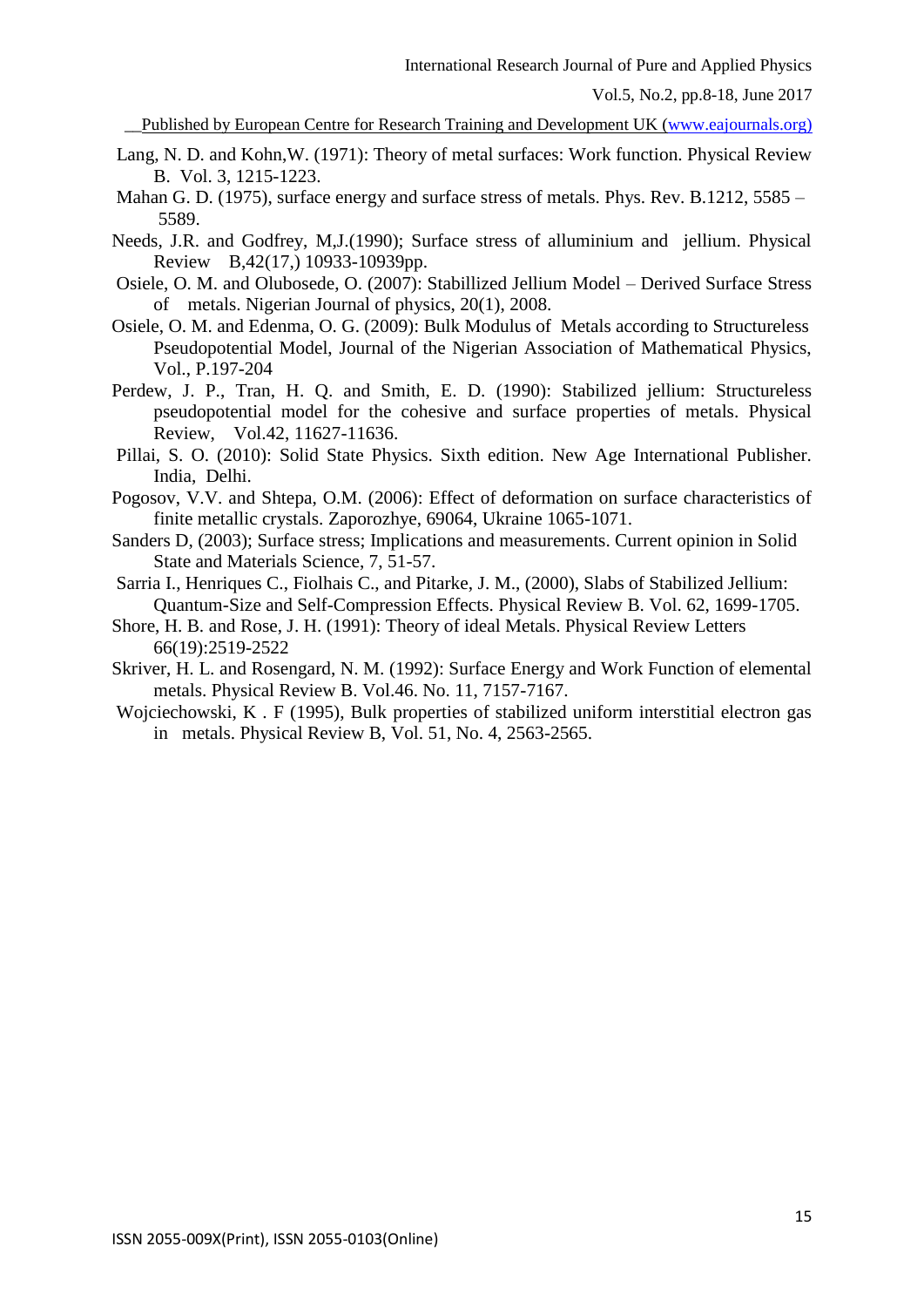Published by European Centre for Research Training and Development UK [\(www.eajournals.org\)](http://www.eajournals.org/)





Fig. 1: Variation of strained energy density with electron density parameter for some metals.



Fig. 2: Variation of strain energy density with deformation for some deformed monovalent metals.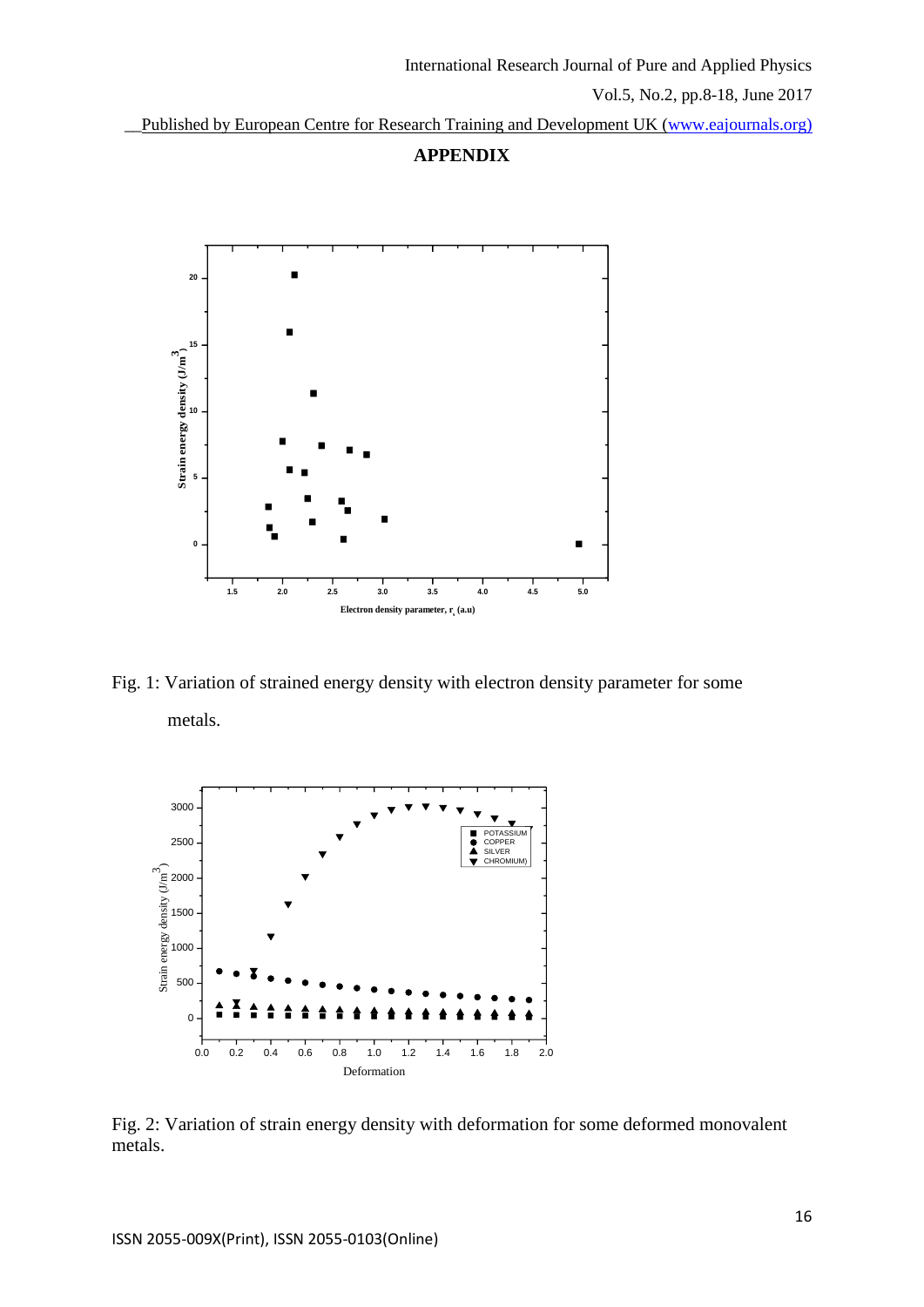\_\_Published by European Centre for Research Training and Development UK [\(www.eajournals.org\)](http://www.eajournals.org/)



Fig. 3: Variation of strain energy density with deformation for some deformed divalent metals.



Fig. 4: Variation of strain energy density with deformation for some deformed trivalent metals.